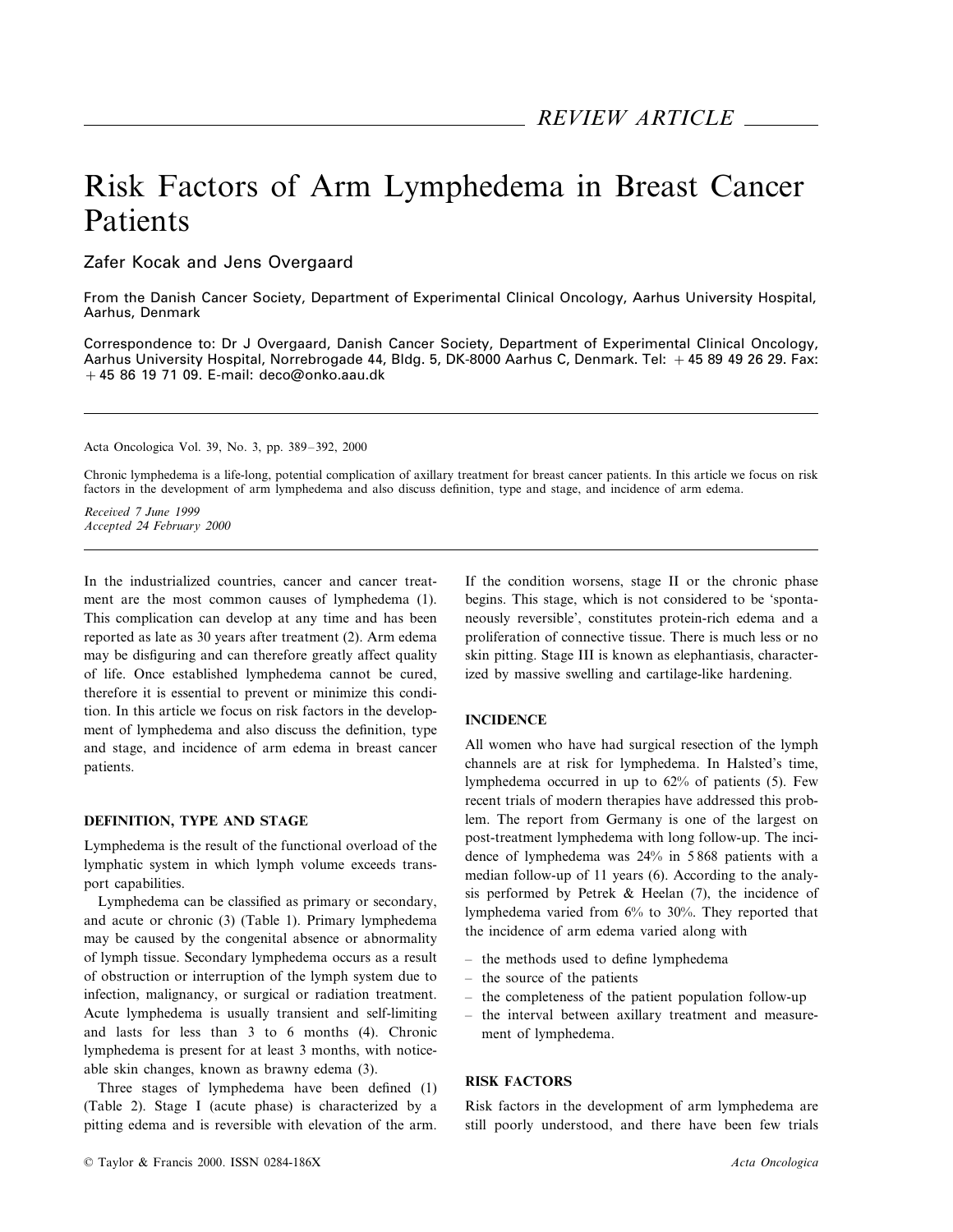| $\mu$ ypcs of <i>cympheticma</i> (3) |                                      |                   |                                                                          |
|--------------------------------------|--------------------------------------|-------------------|--------------------------------------------------------------------------|
| Types                                | Etiology                             | Duration          | Presentation                                                             |
| Primary                              | Congenital obstruction-<br>infection |                   |                                                                          |
| Secondary<br>Acute                   |                                      | $<3-6$ months     | Within 6 weeks of surgery, less edema in                                 |
| Chronic                              |                                      | At least 3 months | morning more edema at night<br>less pitting, brawny edema; peau d'orange |

**Table 1**

*Types of lymphedema* (3)

relating to this subject in the literature. Nevertheless, risk factors can be grouped into three main categories. The first category consists of treatment-related factors (these factors will not be discussed): surgery, irradiation, systemic treatment (chemotherapy, tamoxifen), and combined treatment; the second category consists of disease-related factors: stage at diagnosis, pathologic node status, the number of lymph nodes with positive pathologic findings, and the location of the tumor in the breast. The third category consists of patient- and clinical-related factors: patient age at diagnosis, obesity-body mass index, hypertension, history of infection-inflammation, handedness and excessive use of the limb, appearance of early lymphedema, and time interval since treatment (Table 3).

#### **DISEASE-RELATED FACTORS**

Advanced stage at diagnosis is a major predictive factor for developing lymphedema (6, 8, 9). A study from Germany, which is the largest on post-treatment lymphedema with long-term follow-up, demonstrated that the incidence of arm edema in patients with in situ carcinoma (Tis) tumors was 6.7%, whereas the incidence was 16.9% in patients with T1 tumors and 34.9% in patients with T4 tumors. Furthermore, the risk of lymphedema was 24.8% in patients with N1 tumors, compared with 44.4% for those with N3 tumors (6) (Table 4). According to the univariate analysis performed by Kissin et al. (8), T-stage was significantly associated with lymphedema ( $p = 0.002$ ). However, it should be emphasized that patients with more advanced nodal disease are likely to have more aggressive surgery along with axillary radiotherapy.

Pathological nodal status is the independent risk factor

for developing lymphedema (8). Schunemann & Willich (6) reported that the incidence of arm edema was 17.9% for node-negative patients (N0), compared with 38.5% for node positive  $(N+)$  patients (Table 4). Despite these findings, it is difficult to distinguish them as independent risk factors, because they show nodal stage of the disease and, furthermore, patients with positive nodal disease receive more aggressive treatment.

The study from Sweden (10) demonstrated that the number of pathologically positive lymph nodes was the significant factor contributing to lymphedema, but others did not find a correlation between number of positive lymph nodes and lymphedema (9, 11).

Correlation between site of the primary tumor and development of arm edema has not been demonstrated (9, 12, 13).

### **PATIENT AND CLINICAL-RELATED FACTORS**

In contrast to Werner et al. (9), Kiel & Rademacker (14) have reported that the most statistically significant factor leading to the development of arm edema is the age of the patient at diagnosis. The study showed that the actuarial incidence of arm edema at 3 years was 56% for women older than 55 years and 23% for women younger than 55 years ( $p = 0.0005$ ), which suggests that the risk of developing lymphedema is higher in older patients. Marcks (3) claims that this may be attributed to the formation of lymphovenous anostamosis in younger patients. Autopsy results have shown that these lymphovenous anostamoses are much less common in older patients, because of the ageing process (13).

|       |          |                                           | Stages of lymphedema (1)                                                          |  |
|-------|----------|-------------------------------------------|-----------------------------------------------------------------------------------|--|
| Stage | Severity | Difference in circumference<br>and volume | Symptoms                                                                          |  |
|       | Mild     | $<$ 3 cm (150–400 ml)                     | Pitting edema, reversible with elevation of the arm                               |  |
| П     | Moderate | $3-5$ cm $(400-700$ ml)                   | Progressive hardening of the extremity; edema does<br>not decrease with elevation |  |
| Ш     | Severe   | $>$ 5 cm ( $>$ 750 ml)                    | Hardened tissue with skin changes                                                 |  |

**Table 2**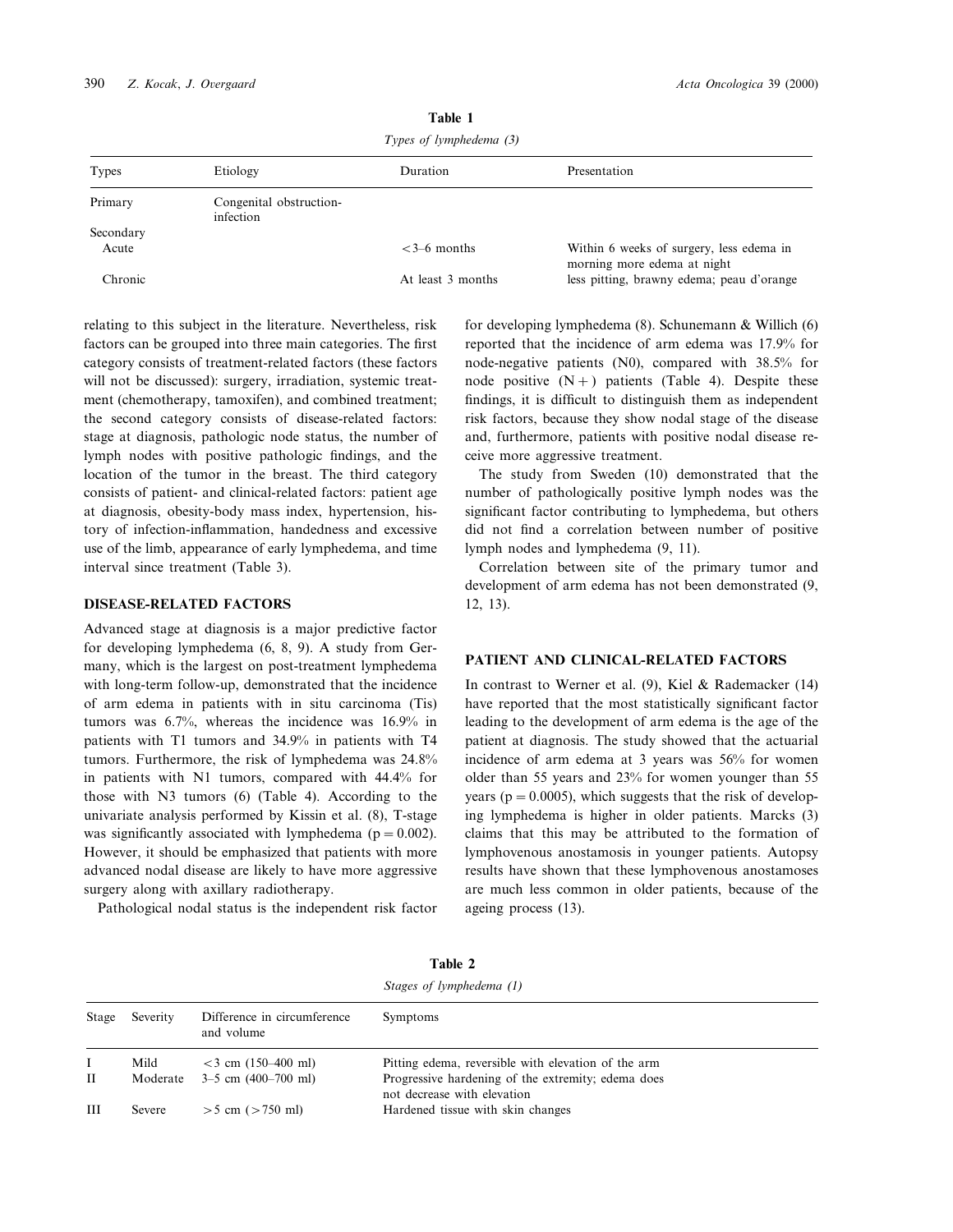

*Fig. 1.* Factors related to the development of lymphedema.  $RF=$ risk factor,  $AF =$ aggravating factor,  $BMI =$ body mass index.

In the literature there is support for the view that obesity is a risk factor in postmastectomy arm edema (11, 15–17). Few studies have examined the risk associated with obesity and increased patient size in patients treated conservatively. The study from Memorial Sloan Kettering Cancer Center showed that the most statistically significant predictive factor was body mass index (BMI) in patients treated with conservative surgery and radiotherapy (9). The findings of this study showed that in patients with BMIs greater than  $29.2 \text{ kg/m}^2$ , the 5year incidence of lymphedema rose to 36% compared with 12% for those with lower BMIs. Although it is not clear that obesity is a direct risk factor for arm edema, it is certainly a risk factor for infection and poor wound healing (3).

In a series of studies by Bohler et al. (18), the effects of hypertension were investigated. Bohler and colleagues

| anı<br>× |  |
|----------|--|
|----------|--|

*Classification of risk factors for lymphedema*

| Main groups                               | Subgroups                                                                                                                                                                                                                      |  |
|-------------------------------------------|--------------------------------------------------------------------------------------------------------------------------------------------------------------------------------------------------------------------------------|--|
| Treatment-related fac-<br>tors            | Surgery<br>Irradiation<br>Systemic treatment (chemotherapy,<br>tamoxifen)<br>Combined treatment                                                                                                                                |  |
| Disease-related factors                   | Stage at diagnosis<br>Pathologic node status<br>Number of lymph nodes with positive<br>pathologic findings<br>Location of the tumor in the breast                                                                              |  |
| Patient- and clinical-<br>related factors | Patient age at diagnosis<br>Obesity $-$ body mass index<br>Hypertension<br>History of infection-inflammation<br>Handedness and excessive use of the<br>limh<br>Appearance of early lymphedema<br>Time interval since treatment |  |

| .<br>۰,<br>×<br>۰. |  |
|--------------------|--|
|--------------------|--|

*Frequency of lymphedema according to tumor size* (*T*) *and nodal stage* (*N*) (6)

|               | T Tx               | Tis T1           |                 | T2          | T3             | <b>T4</b>        |
|---------------|--------------------|------------------|-----------------|-------------|----------------|------------------|
|               | n 179<br>$\%$ 43.6 | $7\overline{ }$  | 362<br>6.7 16.9 | 657<br>24.8 | 98             | 102<br>35.4 34.9 |
|               | $N$ $N0$           | $N+ N1$          |                 | N2          | N <sub>3</sub> |                  |
| $\frac{0}{0}$ | n 525<br>17.9      | 168<br>38.5 24.8 | 443             | 241<br>36.9 | 28<br>-44.4    |                  |

noted that the incidence of arm edema in patients treated with both axillary surgery and irradiation was 35% among patients with normal blood pressure but 61% for patients with hypertension ( $p < 0.005$ ).

A correlation between recurrent or late infections and arm edema has been reported in several studies (17, 19, 20), but it is difficult to accept this as a causative factor for lymphedema. The lymphedematous tissues are extremely sensitive to infections, and any simple burns and puncture wounds can develop into generalized erysipelas, which may produce further lymphatic destruction and blockage (4). Accumulated lymph in the edematous arm provides a rich culture medium for bacteria. As reported by Segerström et al. (17), the recurrent infections may be secondary to the edema, rather than the cause of the condition.

There is no evidence linking these factors with an increased risk for developing arm edema: handedness (operation on the dominant arm), excessive use of the limb, appearance of early lymphedema (8, 11, 17).

Many trials (14, 21, 22) report that lymphedema has a significant tendency to increase with time. Moretimer et al. (21) noted that there was a significant increase in prevalence with increasing time since treatment in patients who had received radiotherapy, but not in patients treated with surgery alone. Moreover, they suggested that at least 3 years' follow-up was required for this tendency to manifest itself, particularly following radiotherapy.

#### **CONCLUSIONS**

Owing to lack of studies performing multivariate analyses and to lack of prospective data, it is difficult to draw any definitive conclusions about risk factors from a review of the literature. Nevertheless, there seems to be a higher risk for developing lymphedema in patients with advanced disease at diagnosis, older age, greater BMI (obesity), and longer follow-up (see Fig. 1). Hypertension and infection are important comorbidities and may be initiating factors, but more likely they aggravate existing lymphedema.